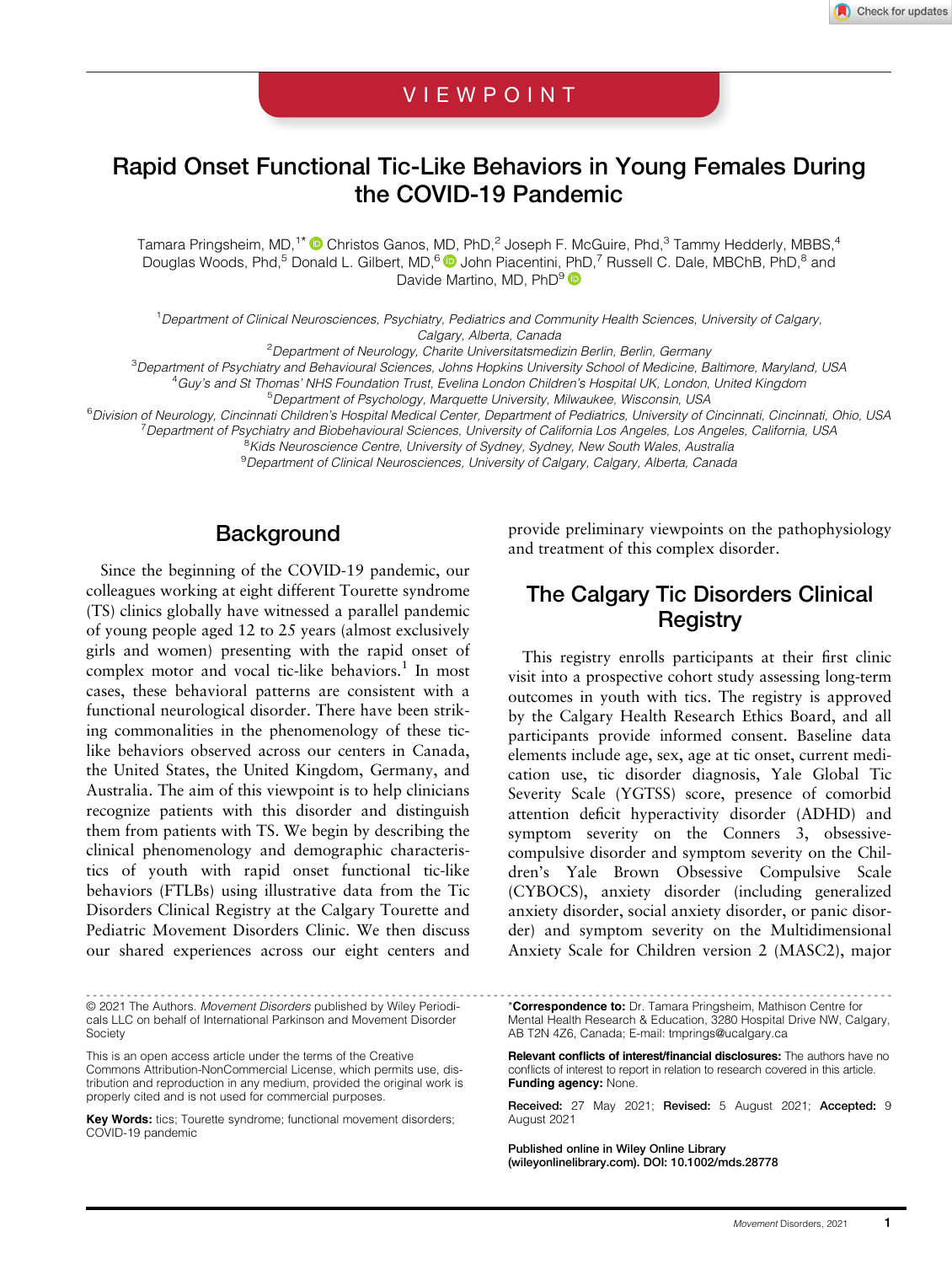depressive disorder and symptom severity on the Child Depression Inventory version 2 (CDI2), and autism. Possible tic disorder diagnoses recorded in the registry included TS, persistent motor tic disorder (PMTD), persistent vocal tic disorder (PVTD), and provisional tic disorder (PTD). The diagnosis of FTLBs was added to the registry in 2020. Using this registry data, we contrasted clinical features present at the first clinical visit of participants diagnosed with primary tic disorders and those diagnosed with FTLBs. Children categorized with primary tic disorders met DSM-V criteria for TS, PMTD, PVTD, or PTD. Children categorized with FTLBs had rapid onset of complex tic-like behaviors, with escalation to peak severity within hours to days. All diagnoses were performed by movement disorders specialists with expertise in tic disorders. Continuous variables were compared between groups using a 2-sample  $t$  test, and categorical variables were compared using the  $\chi^2$  test.

Data from 290 registry participants collected between 2012 and June 30, 2021, were analyzed, comprising 270 with a primary tic disorder (215 TS, 28 PMTD,

4 PVTD, and 23 PTD) and 20 with FTLBs. Of the 20 patients with FTLBs, 17 had no history of previous tics, whereas 3 had mild simple tics earlier in childhood that were never detected. Rapid onset of FTLBs occurred in all participants during the pandemic period (after March 1, 2020), and all endorsed exposure to influencers on social media (mainly TikTok) with tics or TS. With respect to the phenomenology of tic-like behaviors, 18 of 20 had complex vocalizations consisting of the repetition of random words or phrases (eg, knock knock, woo hoo, beans); 11 of 20 engaged in the repetition of curse words, or obscene, offensive, or derogatory statements; 13 of 20 had complex arm/hand movements (clapping, pointing, sign language, or throwing objects); and 14 of 20 had complex behaviors in which they would hit or bang part of their body, other people (typically parents), or objects.

Table 1 summarizes the demographic and clinical features of registry participants. Participants with FTLBs were more likely to be female, were older at first visit, were older at symptom onset, had higher YGTSS total tic and impairment scores, were more likely to have an

TABLE 1 Calgary tic disorders registry comparison of clinical and demographic features

| Variable                                                               | Primary tic disorder $N = 270$ | Rapid onset functional<br>tic-like behaviors $N = 20$ | $P$ -value |
|------------------------------------------------------------------------|--------------------------------|-------------------------------------------------------|------------|
| Female sex, proportion                                                 | 58 (21%)                       | 19 (95%)                                              | < 0.0001   |
| Age at first clinical visit (mean and 95% CI)                          | $10.5$ y $(10.1, 10.9)$        | 14.3 y $(13.5, 15.0)$                                 | < 0.0001   |
| Age at tic onset (mean and 95% CI)                                     | $6.4$ y $(6.1, 6.8)$           | $13.9$ y $(13.1, 14.7)$                               | < 0.0001   |
| YGTSS total tic score                                                  | 18.4 (17.4, 19.5)              | 33.3(28.7, 38.0)                                      | < 0.0001   |
| YGTSS impairment score                                                 | 15.8 (14.2, 17.3)              | 28.6 (23.1, 34.1)                                     | 0.0001     |
| ADHD diagnosis, proportion                                             | 120 (44%)                      | 5(25%)                                                | 0.09       |
| Conners 3 Inattention Subscale T score                                 | 65.2(63.3, 67.1)               | 68.9 (61.1, 76.8)                                     | 0.16       |
| Conners 3 Hyperactivity Subscale T score                               | 67.9(66.0, 69.9)               | 64.8 (57.3, 72.3)                                     | 0.21       |
| OCD diagnosis, proportion                                              | 51 (19%)                       | 1(5%)                                                 | 0.12       |
| <b>CYBOCS</b> score                                                    | 5.1(4.1, 6.1)                  | 2.7(0.9, 13.1)                                        | 0.22       |
| Anxiety disorder diagnosis, proportion                                 | 51 (19%)                       | 15 (75%)                                              | < 0.0001   |
| MASC2 total T score                                                    | 57.4 (55.3, 59.5)              | 71.0 (64.6, 77.4)                                     | < 0.0001   |
| Depression diagnosis, proportion                                       | 11 $(4%)$                      | 11 (55%)                                              | < 0.0001   |
| CDI2 total T score                                                     | 58.0 (55.5, 60.4)              | 74.3 (68.2, 80.5)                                     | < 0.0001   |
| Autism diagnosis, proportion                                           | 16 (6%)                        | $0(0\%)$                                              | 0.26       |
| $\alpha$ -Agonist treatment, proportion                                | 55 (21%)                       | 7(35%)                                                | 0.13       |
| Antipsychotic treatment, proportion                                    | 40 $(15%)$                     | 3(15%)                                                | 0.99       |
| Selective serotonin reuptake inhibitor (SSRI)<br>treatment, proportion | 44 (16%)                       | 9(45%)                                                | 0.002      |
| Stimulant treatment, proportion                                        | 56 (21%)                       | 3(15%)                                                | 0.53       |

Calgary Tic Disorders Clinical Registry comparison of clinical and demographic features of primary tic disorder cases with rapid onset functional tic-like behaviors. Abbreviations: CI, confidence interval; YGTSS, Yale Global Tic Severity Scale; ADHD, attention deficit hyperactivity disorder; OCD, obsessive-compulsive disorder; CYBOCS, Children's Yale Brown Obsessive Compulsive Scale; MASC2, Multidimensional Anxiety Scale for Children version 2; CDI2, Child Depression Inventory version 2.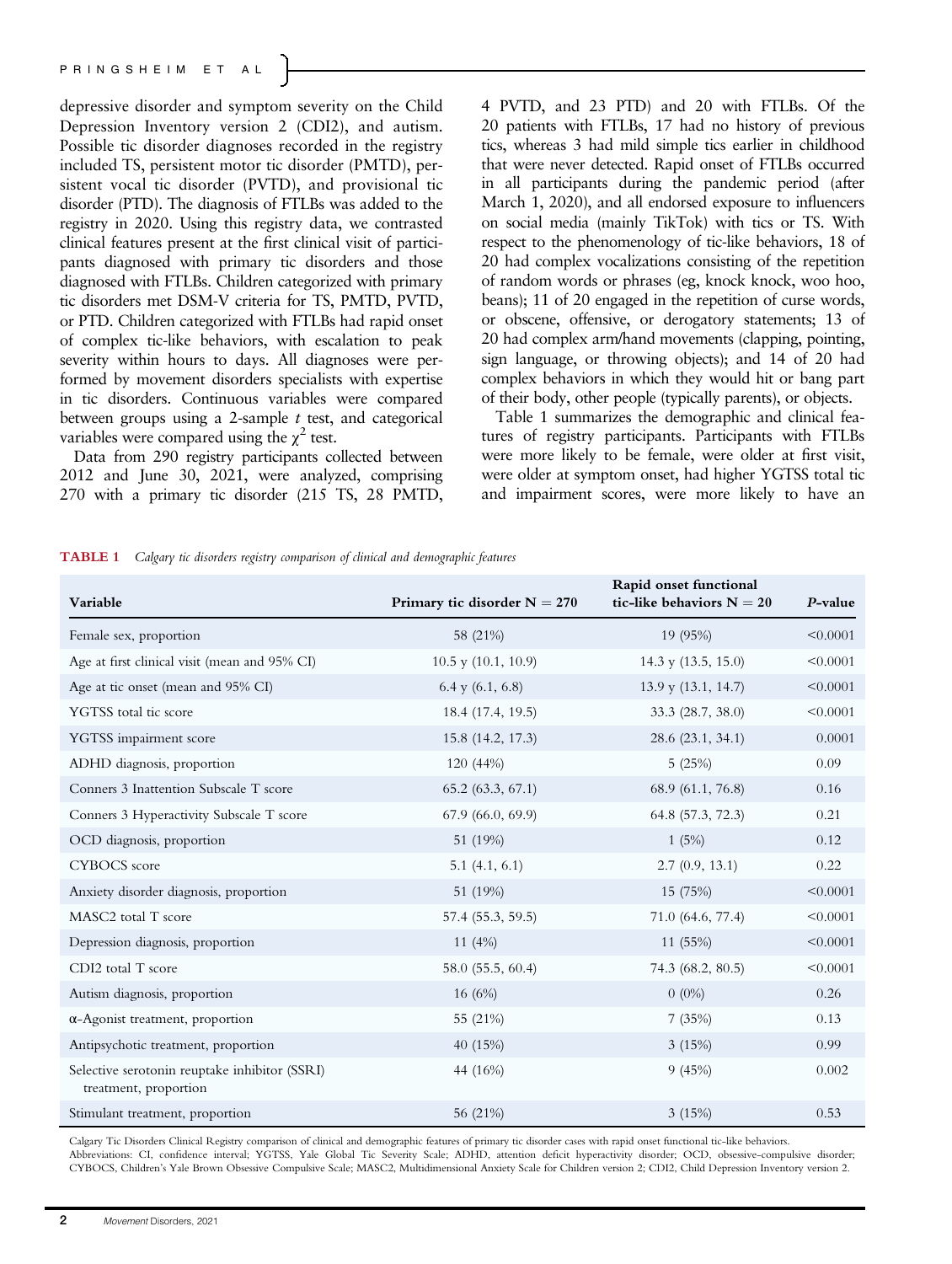anxiety disorder or major depressive disorder diagnosis, and had significantly higher total symptom scores on the MASC2 and CDI2 (all  $P < 0.0001$ ). Logistic regression controlling for age and sex demonstrated a significant association between the diagnosis of FTLBs and the diagnosis of an anxiety disorder (odds ratio [OR] 4.42, 95% confidence interval [CI] 1.22, 16.00,  $P = 0.02$  or major depressive disorder (OR 4.92, 95% CI 1.29, 18.83,  $P = 0.02$ ). Linear regression controlling for age and sex demonstrated a significant relationship between the diagnosis of FTLBs and total tic severity on the YGTSS, with a coefficient of 10.60, 95% CI 5.89, 15.30, P < 0.0001.

### Viewpoint

Although FTLBs have certainly been described by others in the past, $2-4$  until now these cases have represented a small fraction of referrals to TS/tic disorder clinics.<sup>2,3,5</sup> Table 2 provides the estimates on the percentage of new referrals for which functional tics were the primary problem both before the pandemic and in the first half of 2021, and the average annual number of referrals for tics or movement disorders, across five of our centers. Although after the pandemic started referral volumes increased in three centers, remained the same in one center, and decreased in one center, all centers experienced a dramatic increase in the proportion of referrals for FTLBs. Although in the past we have managed children with TS with functional tics in addition to tics related to TS, and observed a small number of functional tic patients each year as the primary diagnosis, it is the unprecedented increase in new referrals of young females with the rapid onset of tic-like behaviors since the pandemic started that has been so unusual. This has allowed us to record new observations and gather insights into this specific presentation. Many of these rapid onset patients have no definite history of previous tics. They experience the rapid onset of complex tic-like behaviors that escalate in frequency and severity over a period of hours to days, prompting emergency department visits and even hospital admission. Their presentation is notable for complex motor tic-like behaviors and vocalizations, with a relative lack of classic simple motor and/or phonic tics and the absence of the expected rostrocaudal progression at onset,<sup>6</sup> characteristic of primary tic disorders. Common manifestations include large-amplitude arm movements, hitting objects, hitting/ punching self or family members, clicking, whistling, repeating a wide range of random and/or bizarre words or phrases, and blurting out obscenities or offensive statements. In many cases, a premonitory urge before these tic-like behaviors is endorsed, as are distractibility and suggestibility. However, suppressibility of tic-like behaviors is more limited and variable between individuals. The magnitude of functional disability and level of parental distress caused by the tic-like behaviors are extreme. Family functioning is often dramatically affected and disrupted. Moreover, many of these young people can no longer attend school or work due to symptom manifestation but are able to perform some activities of daily living

TABLE 2 Estimated proportion of referrals for FTLBs and average annual new patient referrals for tics/movement disorders, pre- and post-COVID-19 pandemic

| Center                                                                                                                       | Pre-pandemic:<br>estimated<br>percentage of<br>referrals for FTLBs<br>as the primary<br>problem | January-June 2021:<br>estimated<br>percentage of<br>referrals with FTLBs<br>as the primary<br>problem | Pre-pandemic:<br>average number of<br>referrals received per<br>year for tics/<br>movement disorders | $2020 - 2021$ : average<br>number of referrals<br>received per year for<br>tics/movement<br>disorders |
|------------------------------------------------------------------------------------------------------------------------------|-------------------------------------------------------------------------------------------------|-------------------------------------------------------------------------------------------------------|------------------------------------------------------------------------------------------------------|-------------------------------------------------------------------------------------------------------|
| Calgary Alberta Children's<br>Hospital Tourette Clinic                                                                       | $1 - 2$                                                                                         | 30                                                                                                    | 186                                                                                                  | 290                                                                                                   |
| Sydney Children's Hospital at<br>Westmead Tic Clinic                                                                         | $2 - 5$                                                                                         | 35                                                                                                    | 82                                                                                                   | 116                                                                                                   |
| Tic and Neurodevelopmental<br>Movements (TANDeM)<br>Evelina London Children's<br>Hospital Guy's and St.<br>Thomas' (GSTT) MD | $\overline{2}$                                                                                  | 30                                                                                                    | 300                                                                                                  | 600                                                                                                   |
| Cincinnati Children's<br>Movement Disorders Clinic                                                                           | $\mathbf{1}$                                                                                    | 20                                                                                                    | 600                                                                                                  | 600                                                                                                   |
| UCLA Child OCD, Anxiety<br>and Tic Disorders Program                                                                         | $\overline{2}$                                                                                  | 20                                                                                                    | 92                                                                                                   | 71                                                                                                    |

Abbreviations: FTLBs, functional tic-like behaviors; OCD, obsessive-compulsive disorder.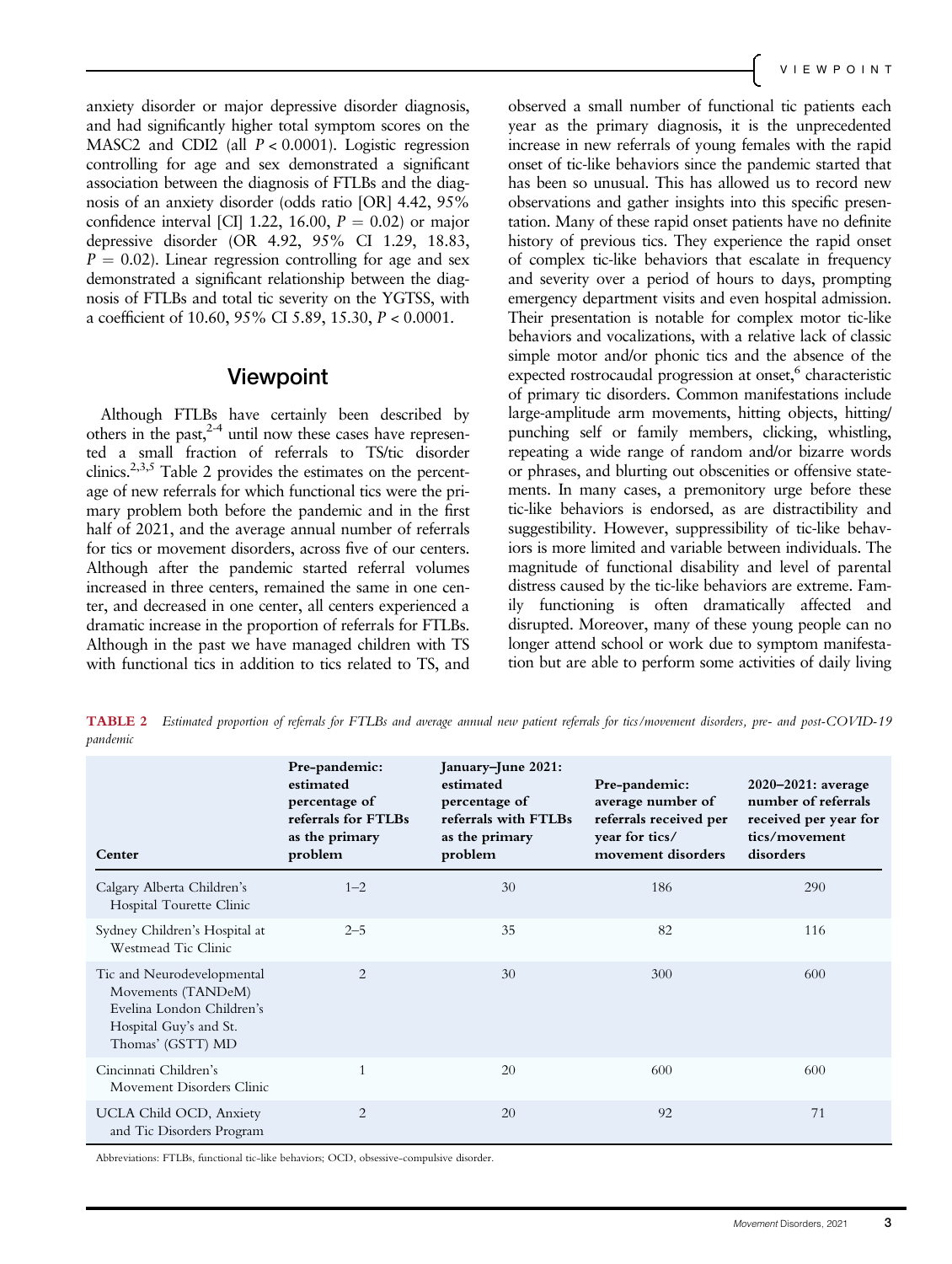|                            |  | <b>TABLE 3</b> Side-by-side comparison of phenomenological presentation of |  |
|----------------------------|--|----------------------------------------------------------------------------|--|
| tics and rapid onset FTLBs |  |                                                                            |  |

|                                     | <b>Typical TS tics</b>                                                                    | Rapid onset<br><b>FTLBs</b>                                                                                                                                                                                                      |
|-------------------------------------|-------------------------------------------------------------------------------------------|----------------------------------------------------------------------------------------------------------------------------------------------------------------------------------------------------------------------------------|
| Age of onset                        | Childhood                                                                                 | Adolescence or early<br>adulthood                                                                                                                                                                                                |
| Symptom onset                       | Gradual                                                                                   | Abrupt/acute                                                                                                                                                                                                                     |
| Initial type of<br>tic              | Simple motor                                                                              | Complex motor or<br>complex vocal                                                                                                                                                                                                |
| Sex                                 | Male predominance                                                                         | Female<br>predominance                                                                                                                                                                                                           |
| Most common<br>tics                 | Eye blinking<br>Head movements<br>Sniffing<br>Throat clearing                             | Large-amplitude arm<br>movements<br>Self-injurious<br>movements (eg,<br>hitting self or<br>family members)<br>Wide range of odd<br>words or phrases<br>Obscene words or<br>phrases                                               |
| Most common<br>comorbidities        | Attention deficit<br>hyperactivity<br>disorder<br>Obsessive-<br>compulsive<br>disorder    | Anxiety disorders<br>Depressive disorders                                                                                                                                                                                        |
| First-line<br>treatment<br>approach | <b>CBIT</b><br>Exposure and<br>response<br>prevention<br>$\alpha$ -Adrenergic<br>agonists | Psychoeducation,<br>cognitive<br>behavioral<br>therapy, CBIT,<br>with particular<br>emphasis on the<br>functional<br>interventions-<br>identification and<br>management of<br>antecedents and<br>consequences of<br><b>FTLBs</b> |

Abbreviations: FTLBs, functional tic-like behaviors; TS, Tourette syndrome; CBIT, Comprehensive Behavioral Intervention for Tics.

(eg, utilization of smartphones, computers, creative projects).

The phenomenology of these rapid onset cases represents a noticeable departure from the usual demographic and natural history of TS (see Table 3). Tic onset in TS typically occurs between ages 4 and 7 years. Boys are disproportionately affected, by a ratio of over three to one.<sup>7</sup> Tics typically begin insidiously, with young children usually having a few different tics at a time that wax and wane and evolve in character. In early years, tics are mostly simple, for example, eye blinking, nose wrinkling, facial grimacing, sniffing, throat clearing, or coughing. Complex tics may emerge later, over a period of months to years, but typically after simple tics have been present for some time. Tics often worsen in preadolescence (ages 10–12 years) and improve in late adolescence.<sup>8</sup> Other typical characteristics of tic disorders, such as the report of premonitory sensations or urges to perform tics, subsequent relief of urges after the tic, suggestibility, and distractibility, can be present in association with both tics (more so in adolescents than in children $9,10)$  and FTLBs and may therefore be less useful in differentiating between these two groups of patients. At difference, an ability to suppress or postpone tics at least briefly is usually demonstrated in older children with "typical" tics, whereas suppressibility of FTLBs appears to be less efficient. The associated psychiatric comorbidity pattern in these rapid onset cases also differs from TS. The most common comorbid disorders in children diagnosed with TS are ADHD and  $OCD$ .<sup>11</sup> In the rapid onset cases, there is a higher representation of anxiety disorders and major depression.

Although most young people with this rapid onset of tic-like behaviors have not reported any history of previous tics, we have witnessed several young patients with a history of mild simple tics who reported an explosive onset of complex tic-like behaviors during the same period. Age, sex distribution, phenomenology, and type of onset in this less-represented subgroup are similar to the majority of youth with rapid onset of complex tic-like behaviors without previous history of tics. This similarity intriguingly suggests the possibility of shared predisposing factors in these two subgroups. This presentation differs substantially also from other acute syndromes in which tics or tic-like movements are predominant. In particular, we did not notice any association with recent upper-respiratory/pharyngeal infections or acute obsessive-compulsive spectrum symptoms (eg, those observed in pediatric acute onset neuropsychiatric syndromes), and the phenomenology was not consistent with acute drug-induced movement disorders.

Another relevant characteristic of this new clinical presentation is the association with specific psychosocial stressors, the exposure to which may have increased substantially during the COVID-19 pandemic in this age group. A proportion of these patients reported family-related emotional distress linked to tensions between parents or other family members, which may have been exacerbated by the lockdown. Other patients have described a temporal association between symptom onset and increased stress levels related to "virtual schooling," meeting academic expectations, and navigating school–home transitions that are accompanied by several academic challenges.

What could be at the origin of this specific, explosive presentation of tic-like behaviors, and why is it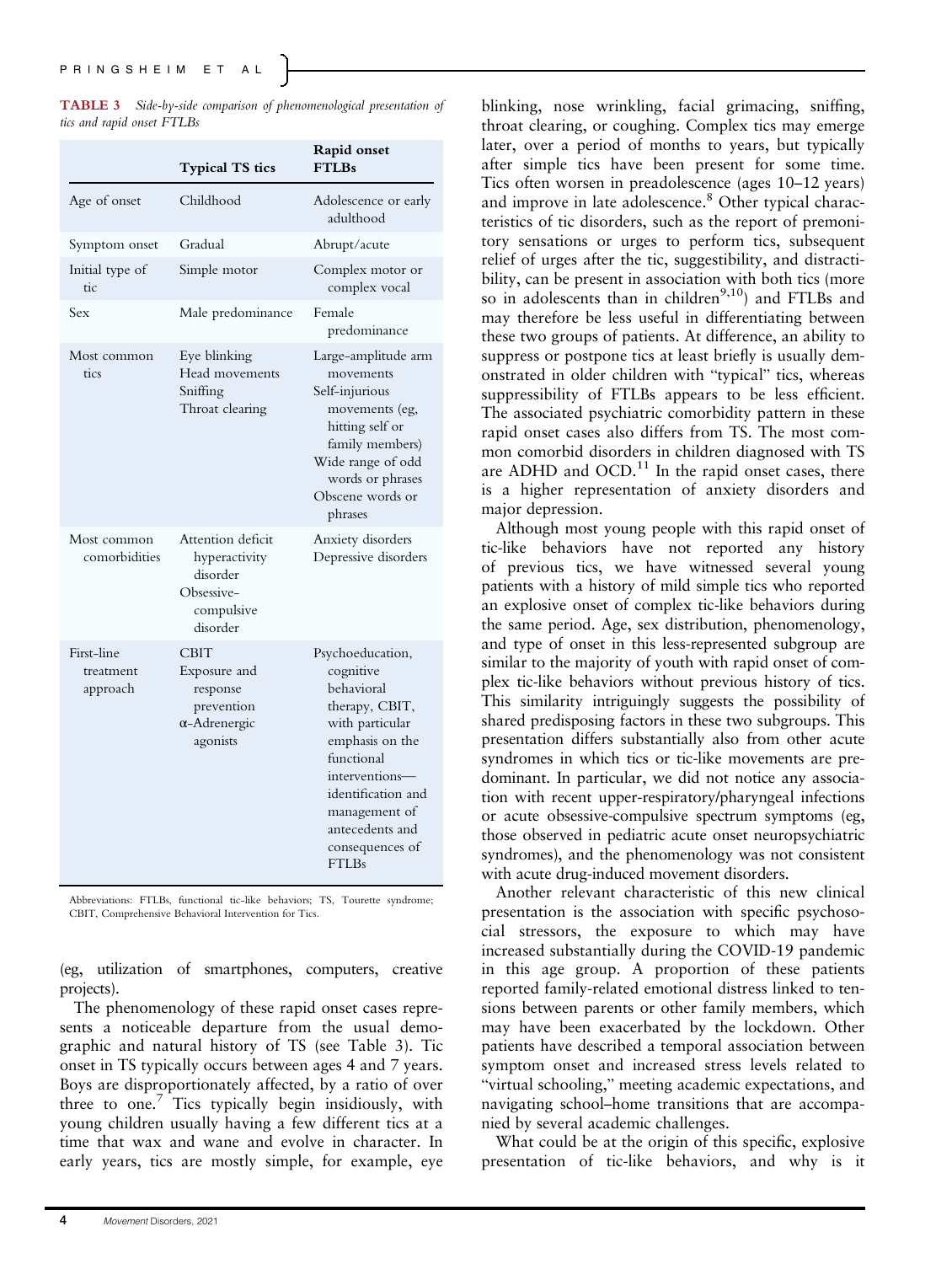

**FIG. 1.** Possible pathophysiological mechanisms for the functional tic-like behaviors (FTLBs) exhibited by this group of patients. As recently proposed<br>in the context of FTLBs,<sup>19</sup> a combination of *predisposing traits* ( predisposing states (eg, raised anxiety levels and related low mood), and environmental precipitating factors (increase in media exposure to tic-like behaviors, different stressors driven by the pandemic) may prompt an excess of behavioral alterations, such as recurrent tic-like behaviors. In specific groups of people like those whom this viewpoint is focusing on, the environment might be providing the individual with overabundant external stimuli that may be discerned as highly salient (ie, attractive and "popular" tics or tic-like behaviors). Such behaviors will be selected and reinforced, and the individual will, particularly at an initial learning stage, allocate an excess of attention to them, thereby enhancing their probability of recurrence reinforcement. [Color figure can be viewed at [wileyonlinelibrary.com](http://wileyonlinelibrary.com)]

occurring now? Recently, there has been a growth in online video material of youth manifesting tic disorders, shared on social networks. In some cases, these videos were pooled under thematic hashtags focused on TS and yielded exponentially increasing popularity at the beginning of 2021. Interestingly, we and others<sup>1,12,13</sup> have noticed a phenomenological similarity between the tics or tic-like behaviors shown on social media and the tic-like behaviors of this group of patients. In some cases, the patients specifically identified an association between these media exposures and the onset of symptoms, although, with some of the younger children, the social media use was disclosed only after careful questioning. The COVID-19 pandemic has been a major source of stress and anxiety for people globally, resulting in increased mental health symptoms and demand for mental health services.14-18 Increased social isolation and the widespread utilization of social media may have contributed as precipitating factors in a relevant proportion of these patients. External factors like watching popular social media personalities' videos portraying tics or tic-like behaviors may have instilled a belief that "tics" may catalyze peer acceptance or even popularity. This exposure to tics or tic-like behaviors is a plausible trigger for the behaviors observed in at least some of these patients, based on a disease modeling mechanism. However, this specific social media exposure to tic-related videos, although reported in all patients in the Calgary series, was not reported in every patient treated at all the other centers, suggesting that it cannot be considered a prerequisite or necessary causative factor. There is a need for systematic investigation of the relationship between symptom onset, severity, and amount of social media exposure. The explosive behavioral pattern exhibited by these young people could also share pathophysiological mechanisms with the general population of people with FTLBs, as proposed in greater detail in Figure 1.

A comprehensive interview of patients, families, and relevant informants is a first, necessary step to understand the antecedents and triggering factors involved, which will allow deeper understanding of this clinical picture and guide personalized management decisions. Comparisons to historical precedents of similar outbreaks at a more local level are also useful. For example, a regional outbreak of tic-like behaviors was documented in adolescent girls in 2012 in Le Roy, New York, which was attributed to a combination of conversion disorder and mass psychogenic illness.<sup>19</sup>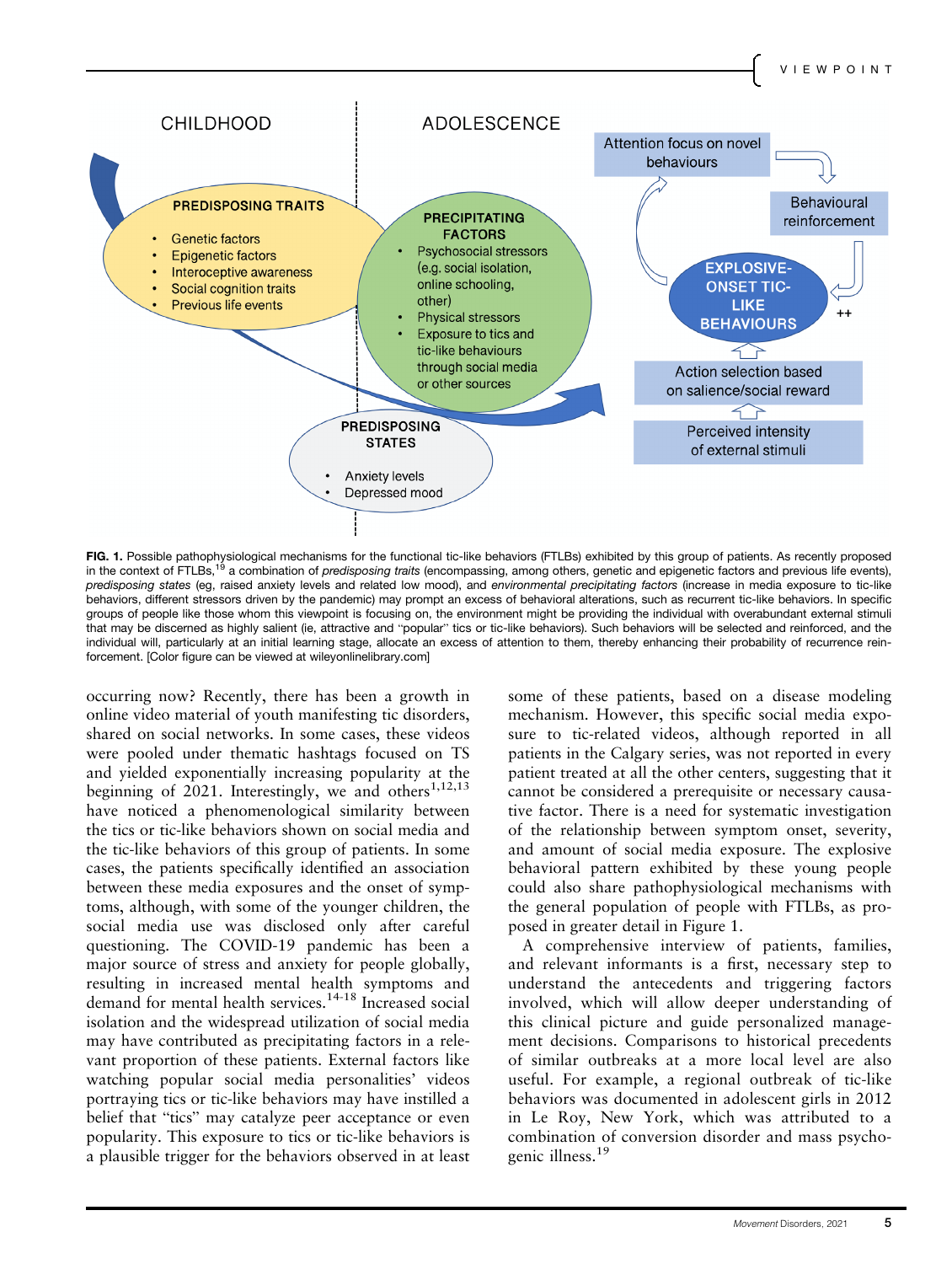As our familiarity with this behavioral pattern increases through clinical experience, we need to explore in depth the psychopathological profile of these patients, as well as identify recurrent predisposing family- and peer-related stressors. It would also be relevant to investigate social and adaptive functioning as well as social cognition domains, particularly the processing of socially salient stimuli, their perception, and integration of reward mechanisms related to social cues. Finally, a striking characteristic of this behavioral pattern is its "epidemic" diffusion over a relatively short time, which differs from the slower pace of referral to specialists' attention of FTLBs and indicates the involvement of suggestibility and behavioral modeling. In this respect, it would be useful to explore whether abnormalities in sense of agency and action monitoring, similar to those observed in people with other functional neurological disorders, are a consistent trait also in these patients or whether performance on these domains is more variable.

We wish to bring neurologists' attention to this emerging disorder and highlight the important phenotypic differences these cases have from typical cases of TS. A prompt diagnosis and expert review to clarify the phenomenology when necessary is recommended. We also acknowledge that diagnostic labeling may be difficult when childhood onset simple tics and the more complex types of rapid onset FTLBs, coexist in the same patient. $20$  Our initial, anecdotal experience is that these patients do not respond typically to conventional pharmacotherapies for tics, either showing dramatic improvement within hours or days of starting an α-agonist (suggestive of a placebo response) or having no response whatsoever to antipsychotic medications with demonstrated high efficacy for tics.<sup>21</sup> Behavioral treatment approaches, including personalized psychoeducation, seem more appropriate to initiate a therapeutic process. Intuitively, function-based therapeutic strategies,<sup>22-24</sup> including mitigating potential triggering exposures, particularly social media content associated with tics, initiating stress management interventions related to other identifiable psychosocial stressors, reducing social reactions to symptom expression, and addressing comorbid anxiety and depression, could be confirmed as high-yield strategies by future observations. Our prediction is that cognitive behavioral therapies, particularly when including components of the Comprehensive Behavioral Intervention for Tics, $^{25}$ might have a considerable chance of success to treat this type of repetitive behavior.  $\bullet$ 

#### Data Availability Statement

The data that support the findings of this study are available on request from the corresponding author.

The data are not publicly available due to privacy or ethical restrictions.

### References

- 1. Heyman I, Liang H, Hedderly T. COVID-19 related increase in childhood tics and tic-like attacks. Arch Dis Child 2021. [https://doi.](https://di.org/10.1136/archdischild-2021-321748) [org/10.1136/archdischild-2021-321748](https://di.org/10.1136/archdischild-2021-321748)
- 2. Ganos C, Edwards MJ, Müller-Vahl K. "I swear it is Tourette's!": on functional coprolalia and other tic-like vocalizations. Psychiatry Res 2016;246:821–826.
- 3. Demartini B, Ricciardi L, Parees I, Ganos C, Bhatia KP, Edwards MJ. A positive diagnosis of functional (psychogenic) tics. Eur J Neurol 2015;22(3):527–e36.
- 4. Baizabal-Carvallo JF, Jankovic J. The clinical features of psychogenic movement disorders resembling tics. J Neurol Neurosurg Psychiatry 2014;85(5):573–575.
- 5. Rakesh K, Kamble N, Yadav R, Bhattacharya A, Holla VV, Netravathi M, et al. Pediatric functional movement disorders: experience from a tertiary care Centre. Can J Neurol Sci 2021;48(4): 518–524.
- 6. Ganos C, Bongert J, Asmuss L, Martino D, Haggard P, Münchau A. The somatotopy of tic inhibition: where and how much? Mov Disord 2015;30(9):1184–1189.
- 7. Knight T, Steeves T, Day L, Lowerison M, Jette N, Pringsheim T. Prevalence of tic disorders: a systematic review and meta-analysis. Pediatr Neurol 2012;47(2):77–90.
- 8. Leckman JF, Zhang H, Vitale A, Lahnin F, Lynch K, Bondi C, et al. Course of tic severity in Tourette syndrome: the first two decades. Pediatrics 1998;102(1 Pt 1):14–19.
- 9. Sambrani T, Jakubovski E, Müller-Vahl KR. New insights into clinical characteristics of Gilles de la Tourette syndrome: findings in 1032 patients from a single German center. Front Neurosci 2016; 10:415.
- 10. Banaschewski T, Woerner W, Rothenberger A. Premonitory sensory phenomena and suppressibility of tics in Tourette syndrome: developmental aspects in children and adolescents. Dev Med Child Neurol 2003;45(10):700–703.
- 11. Hirschtritt ME, Lee PC, Pauls DL, Dion Y, Grados MA, Illmann C, et al. Lifetime prevalence, age of risk, and genetic relationships of comorbid psychiatric disorders in Tourette syndrome. JAMA Psychiat 2015;72(4):325–333.
- 12. Hull M, Parnes M. Tics and TikTok: functional tics spread through social media. Mov Disord Clin Pract. [https://doi.org/10.1002/mdc3.](https://doi.org/10.1002/mdc3.13267) [13267](https://doi.org/10.1002/mdc3.13267)
- 13. Hull M, Parnes M, Jankovic J. Increased incidence of functional (psychogenic) movement disorders in children and adults amidst the COVID-19 pandemic: a cross-sectional study. Neurology 2021. <https://doi.org/10.1212/CPJ.0000000000001082>
- 14. Daly M, Robinson E. Longitudinal changes in psychological distress in the UKfrom 2019 to September 2020 during the COVID-19 pandemic: evidence from a large nationally representative study. Psychiatry Res 2021;300:113920.
- 15. Daly M, Robinson E. Anxiety reported by US adults in 2019 and during the 2020 COVID-19 pandemic: population-based evidence from two nationally representative samples. J Affect Disord 2021;286:296–300.
- 16. Rossi R, Jannini TB, Socci V, Pacitti F, Lorenzo GD. Stressful life events and resilience during the COVID-19 lockdown measures in Italy: association with mental health outcomes and age. Front Psych 2021;12:635832.
- 17. Vigo D, Jones L, Munthali R, Pei J, Westenberg J, Munro L, et al. Investigating the effect of COVID-19 dissemination on symptoms of anxiety and depression among university students. BJPsych Open 2021;7(2):e69.
- 18. Wong LP, Alias H, Md Fuzi AA, Omar IS, Mohamad Nor A, Tan MP, et al. Escalating progression of mental health disorders during the COVID-19 pandemic: evidence from a nationwide survey. PLoS One 2021;16(3):e0248916.
- 19. Dominus S. What happened to the girls in Le Roy. New York Times Magazine, March 11, 2012.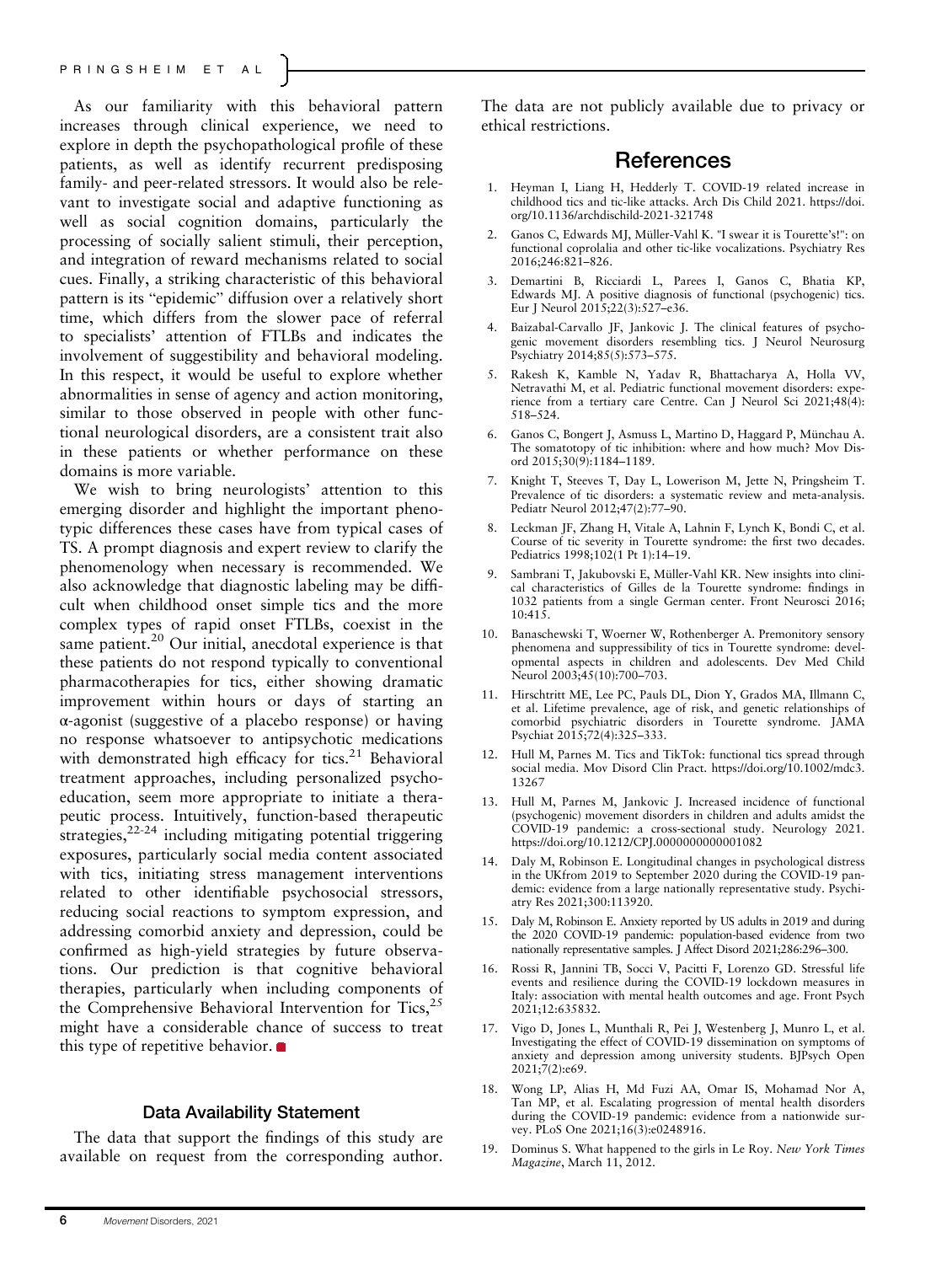- 20. Ganos C, Martino D, Espay AJ, Lang AE, Bhatia KP, Edwards MJ. Tics and functional tic-like movements: can we tell them apart? Neurology 2019;93(17):750–758.
- 21. Pringsheim T, Holler-Managan Y, Okun MS, Jankovic J, Piacentini J, Cavanna AE, et al. Comprehensive systematic review summary: treatment of tics in people with Tourette syndrome and chronic tic disorders. Neurology 2019;92(19):907–915.
- 22. Woods DW, Piacentini J, Chang S, Deckersbach T, Ginsburg GS, Peterson AL, et al. Managing Tourette Syndrome. A Behavioral

Intervention for Children and Adults. New York: Oxford University Press; 2008.

- 23. Chouksey A, Pandey S. Functional movement disorders in children. Front Neurol 2020;11:570151.
- 24. LaFaver K. Treatment of functional movement disorders. Neurol Clin 2020;38(2):469–480.
- 25. Piacentini J, Woods DW, Scahill L, Wilhelm S, Peterson AL, Chang S, et al. Behavior therapy for children with Tourette disorder: a randomized controlled trial. JAMA 2010;303(19):1929–1937.